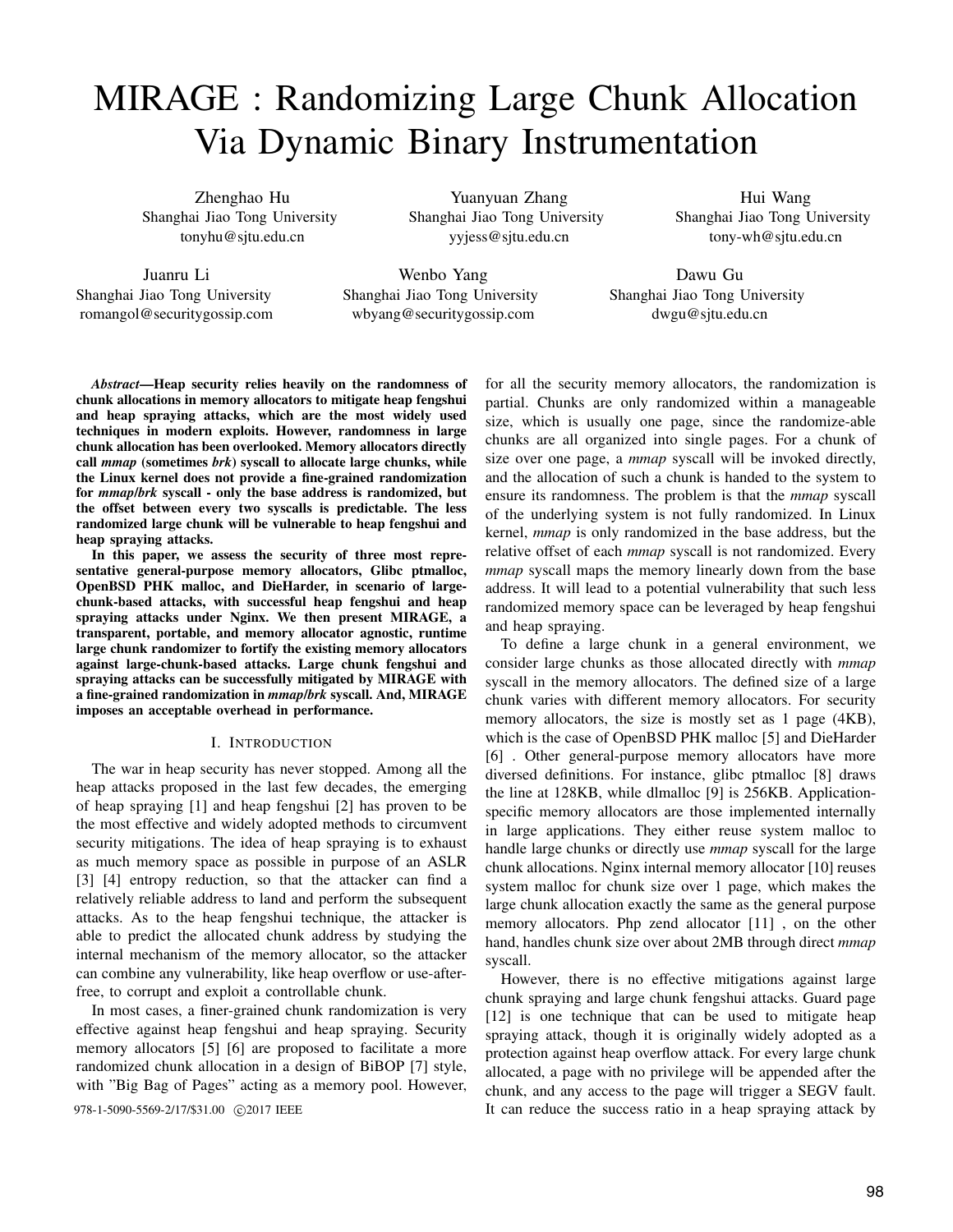a limited amount, but is still far from a sound mitigation. We will show in Section IV-B2 that it is trivial to bypass guard pages in a heap spraying attack. Graffiti [13] provides an empirical solution to detect heap spraying attacks, but suffers from false positives and is limited to Intel CPUs with certain virtualization feature. PaX RANDMMAP [14] and ASLP [15] randomizes every *mmap* allocation so as to mitigate both heap fengshui and heap spraying, but, on the other hand, is restricted to the portability, since they both require to patch the kernel to enable such feature, and in functionality, both of them disable MAP FIXED in *mmap* syscall which will sometimes cause troubles (Section V). Still other fine-grained ASLR solutions [16] [17] [18] randomize the placement of every chunk by padding a random size either at heap base address or on every allocation. This kind of mitigation is far from enough to successfully mitigate heap fengshui and heap spraying, either. Random padding can be easily bypassed with a large heap overflow in a heap fengshui attack, and the padding can also be negligible in a heap spraying attack as long as the chunk sprayed is large enough.

To overcome the problems of the previous works, we present MIRAGE to mitigate both large-chunk-based heap fengshui and heap spraying attacks by randomizing large chunk allocations at runtime. We design MIRAGE as a transparent layer between the system and the memory allocator to ensure large chunk randomization regardless of the types of the memory allocator. The small chunk randomization is left to the security memory allocator, like DieHarder, and PHK malloc, since they have already done extensive and excellent work in this field. *mmap* and *brk* syscalls are intercepted and handled exclusively to provide more randomization, but with strictly the same interface to both upper layer applications and underlying system.

In the evaluation, we designed large chunk fengshui and large chunk spraying experiment separately based on CVE-2014-0133 or CVE-2013-2028, under glibc ptmalloc and OpenBSD PHK malloc. Our result shows that MIRAGE can successfully mitigate both large-chunk-based attacks with a fine-grained randomization strategy. MIRAGE also introduces little performance penalty. The runtime performance overhead of MIRAGE is only 5 ˜10% on Nginx.

# II. LARGE-CHUNK-BASED ATTACKS

In this section, we illustrate how to attack the large chunk in real-world memory allocators. Our attacks are based on the following assumptions:

- 1) The target program is deployed on conventional Linux distributions (e.g. Debian, Ubuntu) using native Linux kernel. The type of glibc or the underlying memory allocator is not restricted, as long as the attacker is able to allocate large memory chunks, and is able to trigger *mmap*/*brk* syscall by this allocation.
- 2) The attacker can attack the application through heap spraying and heap fengshui. And, she has at least one vulnerability that can either corrupt the memory or hijack the control flow. Because both heap spray and heap

fengshui are just vehicles for the attacks, which are used to facilitate the attacker to develop a reliable exploit, and they are unable to corrupt or hijack the program, at least one vulnerability is required to trigger the attack.

3) There is no information leak in the target program or system, because if there is any, heap spraying or heap fengshui would be meaningless. Information leak breaks ASLR by intrinsic. The attacker can only land to a guessed address in a reliable memory padding through heap spraying, or corrupt certain critical memory structures by learning the heap memory layout through the studying of the memory allocator as is done in heap fengshui. We define such critical memory structures as heap metadata, which is a common attack surface of memory allocators.

# *A. Large-Chunk-Based Attacks*

To illustrate how large chunk allocations are vulnerable and how they can be exploited, we analyze the internal mechanism and attack surfaces of three representative memory allocators: glibc ptmalloc [8] , OpenBSD PHK malloc [5] , and DieHarder [6] . We will illustrate how we can possibly exploit the large chunk allocation in real world in this section. Glibc ptmalloc is a memory allocator widely used in the Linux distributions, including Debian, Ubuntu, etc. OpenBSD PHK malloc and DieHarder are two representative security memory allocators that can be ported to any system to help fortify the application. OpenBSD PHK malloc is originally a memory allocator implemented in the OpenBSD operating system. However, many have ported this implementation to Linux distributions because of its security. DieHarder is an even safer memory allocator that introduces a finer grained randomization and a complete heap metadata discretion.

*1) Glibc ptmalloc:* Glibc ptmalloc is a free-list based memory allocator. Every chunk stores a header to indicate the address of the previous or next chunk. Large chunks are defined as chunks larger than mmap threshold (128KB by default). For large chunk allocation either *mmap* or *brk* will be called. If the total *mmap* allocation is less than n\_mmaps\_max (65536 by default), *mmap* will be invoked for large chunk allocation. Otherwise, *brk* will take the place instead. Small chunk allocations in ptmalloc are performed through a large continuous memory space called "arena". Instead of focusing on the randomization of chunk placement, ptmalloc focus on chunk reuse to provide a better performance.

Heap fengshui and heap spraying attacks are trivial. Since both *mmap* and *brk* allocates memory in a continuous way, requesting large chunks constantly in the spraying attack will always result in a large memory space full of attacker's payload. Also, since heap metadata is placed as a header along with the chunk data, and any overflow of the chunk will lead to a heap metadata corruption, heap fengshui is only needed to place a controllable chunk right after the overflowed one, so that the heap metadata of the controlled chunk can be manipulated directly. A lot of heap overflow exploitation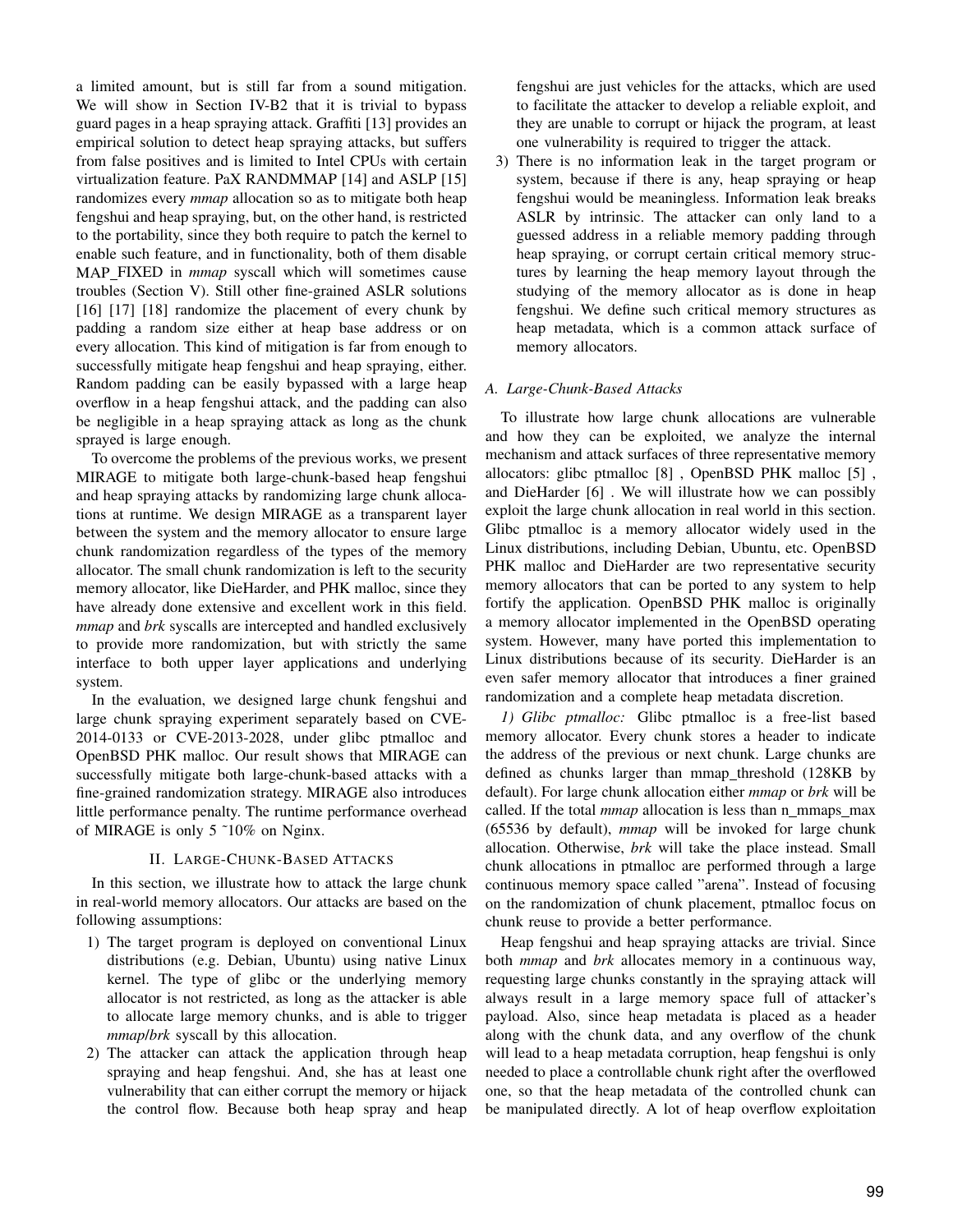

Fig. 1: DieHarder Internal Memory Structure

techniques can also be found both in publications and wild. [19] [20] [21]

*2) OpenBSD PHK malloc:* OpenBSD PHK malloc differentiates chunk allocations with size less than or equal to 1/2 page, and greater than half page. *mmap* is directly called for large chunk allocation. For small chunks, chunk size ranges from 16 bytes to 2048 bytes with an alignment of  $2^n$  where  $4 \leq n \leq 12$ . Every chunk of the size will be allocated in a private pool of 4 pages. On allocation, 1 of the 4 pages will be selected randomly and a random offset will be generated to get the new chunk.

Chunk metadata is created and managed separately from the chunk data. region info is one structure used to keep track of the chunk addresses. It is managed in an array with a random placement. Every time a large chunk is created, a new region\_info entry will be randomly placed and updated in the array. For small chunk, chunk\_info structure is created for every page in the pool to record the chunk usage. A region info structure will be added accordingly as well for every chunk info structure.

For the heap fengshui attack, the attacker can successfully control heap metadata by overflowing the region\_info array. The region\_info array is the only heap metadata without a forced guard page. It is directly mapped with *mmap* syscall, and it will grow in a multiplier of 2 to ensure randomness, if the free slots is less than 1/4th of the whole size. The attacker can allocate a large chunk right after a growth in the array, and overflow the large chunk to take full control of all the region info structures. To circumvent the random placement of region info in the array, the attacker can overflow as many entries as possible, so there will be a higher probability to trigger the crafted region info when manipulating heap chunks.

To exploit heap spraying, the attacker can simply trigger the large chunk allocation for many times. The allocated chunks will be mapped directly through *mmap* syscall, and the attacker's payload will be sprayed into a large continuous memory space, leading to the ASLR entropy reduction.

*3) DieHarder:* DieHarder is a representative memory allocator in the DieHard series. It performs similar strategy as PHK malloc in chunk allocations. For large chunk over one page, *mmap* will be invoked, and for small chunk, a randomized allocation is performed. Small chunks of size from 8 bytes (for x86) or 16 bytes (for x64) to 1 page (4096

bytes) are each aligned by a power-of-two. (Figure 1) Every chunk of the size is organized into pages as a private memory pool, with a bitmap structure, which is allocated dynamically by the underlying system malloc, to store the chunk usage information. Chunk pages are managed by an array of 18 entries for an incremental page request. Each entry takes charge of  $2^n$  pages  $(0 \leq n \leq 18)$ , making a maximum of 1GB for every chunk of the size. Whenever the number of free chunks is less than a certain threshold, the next entry will be "activated" to request extra pages, so the randomness requirement can be satisfied.

The randomization procedure splits up into two stages. At the first stage, DieHarder maps a large memory pool to handle page requests randomly. Stage two randomizes the chunk selection. DieHarder randomly chooses a page from the activated ones, and keeps randomly probing until an unused slot is found.

Since DieHarder declares the heap metadata with "static" keyword, it is impossible to overflow the metadata because they are all stored in data segment, and the size of heap metadata is defined and fixed at compile time, so the attacker cannot manipulate the location of heap metadata through heap fengshui. The only metadata that is allocated dynamically at runtime is the bitmap structure. However, there stands a slim chance to attack the bitmap with large chunks. So, we consider DieHarder invulnerable to attacks overflowing heap metadata.

However, DieHarder is still vulnerable in large chunk spraying attack. DieHarder also directly uses the system *mmap* to handle large chunk allocation. The exploiting strategy is identical to the OpenBSD PHK malloc.

## III. DESIGN & IMPLEMENTATION

We design MIRAGE to protect large chunk allocations for both general purpose memory allocators and application specific ones. MIRAGE provides randomization for large chunks at runtime. In the design of MIRAGE, we aim to satisfy the following requirements:

- *Portability* : MIRAGE should be portable and easy to deploy. And, MIRAGE will not ask for any system modification to work correctly.
- *Comprehensiveness* : MIRAGE should be able to intercept all the *mmap* and *brk* syscalls through the entire life-cycle of the application.
- *Transparency* : MIRAGE should be memory allocator and operating system agnostic. The functionalities and features of the underlying system should be perserved.
- *Fine Grained Randomization* : MIRAGE should provide a fine grained randomization at runtime that spread through the entire virtual memory address space.
- *Acceptable Overhead* : Overhead introduced by MIRAGE should be acceptable.

We build MIRAGE as a client library on top of DynamoRIO 6.2.0 [22] to satisfy the above requirements. DynamoRIO provides runtime binary translation and instrumentation so that we can intercept any syscall regardless the underlying system or the upper-layer memory allocator. For *brk* migration, taint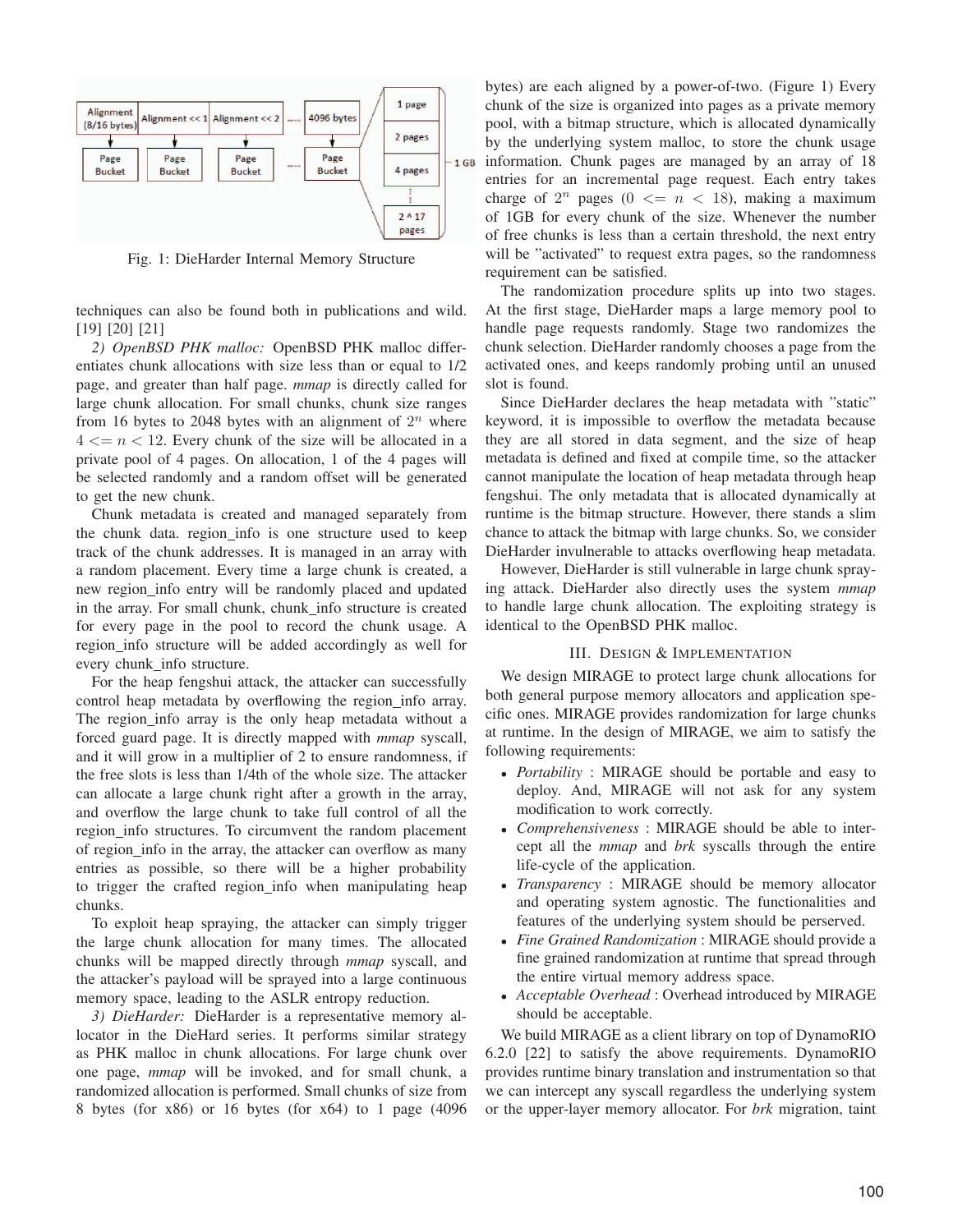

Fig. 2: MIRAGE Architecture Overview

tracking will also need dynamic instrumentation to record *brk* memory references. The overhead of DynamoRIO is substantial, but most of the overhead introduced is at program initialization stage - the runtime overhead is relatively small. For runtime services, like Nginx, the overhead of MIRAGE is only 5 ˜10%.

The design overview of MIRAGE is shown in Figure 2. MIRAGE is composed of two modules that separately handle *mmap* and *brk* syscall because of their different behavior. All the code of MIRAGE and exploit are open-sourced at https://github.com/HighW4y2H3ll/RLCA.

#### *A. mmap module*

*mmap* module intercepts all the *mmap/munmap/mremap* syscall, and redirect the memory mapping to a random unused address. The process memory layout is obtained from /proc/*pid*/maps file, and is stored in data structures in avoidance to repeatedly read and parse the maps file every time we perform an allocation.

For multi-page allocations, we first filter out all the memory holes large enough to hold the allocation. We then randomly select one from these candidates, and place the new allocation randomly in the hole. MAP\_FIXED flag is preserved and it will force mapping a memory regardless the overlap, like what is done in Linux kernel. For *munmap*, if any part of the requested memory overlaps with an unmapped address, the un-mapping procedure should fail. And for *mremap*, if *MREMAP FIXED* and *MREMAP MAYMOVE* are both set, we should move the old address to a fixed new address regardless the overlap. If the *MREMAP MAYMOVE* is solely set, we will unmap the old address, and map a new memory space randomly. And, if none of the flag is set, which means we are in the direct expand case, we will then try to directly allocate the memory from the end of old address.

Randomizing large chunks of relatively small size, e.g. one page in security memory allocator, will cause severe fragmentation if those small-sized large chunks are also placed randomly throughout the whole memory space. We try to reduce such fragmentation by reusing the small memory holes

and pages at the margin in the memory layout. We maintain a pool for single page allocations. When the page is requested, we will randomly select a page from pool. We guarantee the minimum randomness of page allocations by pre-filling the pool with memory pages to an adjustable threshold before the allocation. The filling process starts from the least sized holes in the memory layout, splitting each into single pages, and registers each into the page pool.

### *B. brk module*

Different from *mmap*, *brk* starts from a more predictable address, and it is designed to grow in a contiguous memory space. Our design has to consider both the *brk* features and the security requirements for randomness. MIRAGE keeps the continuous memory allocation of *brk*, but randomizes the base address dynamically. We achieve this by preallocating a memory space in initialization. Every time we receive a *brk* syscall, we will directly move the *brk* end pointer along the preallocated memory to mimic a *brk* allocation. If the *brk* address requested exceeds what we have allocated, we will try to expand directly or move the old *brk* memory space to a new address. Migrating *brk* memory space requires to fix all the memory references pointing to the old space. In this design, MIRAGE implements a taint tracking engine to keep track of *brk* memory references when *brk* is first called.

The overhead of taint tracking grows significantly with the size of the *brk* memory space. We optimize this with an adjustable threshold for the *brk* memory, which avoids the size of the taint table becoming too large. When the requested size exceeds the threshold, MIRAGE will return as failed, as what the Linux kernel does.

#### IV. EVALUATION

In this section, we evaluate both the security and performance of MIRAGE. Our testbed is x64 Ubuntu 14.04.4 LTS, Linux 3.13.0-89-generic, with one 6-Core Intel Xeon CPU E5-2643 v3, and 32GB RAM. The target application is Nginx 1.4.7. In the security evaluation, we removed CVE-2014-0133 [23] patch in large chunk fengshui attack. For the large chunk spraying attack, CVE-2013-2028 [24] patch is removed in the experiment. We perform all our attacks on a single worker Nginx server in avoidance of any glitch in multiworker environment, when trying to manipulate the memory layout precisely.

### *A. Vulnerability Detail*

CVE-2013-2028 is a stack-based overflow caused by the incorrect handling of http packet. Stack frame can be directly corrupted and the attacker can hijack the control flow by overflowing the function return pointer on the stack.

```
1 smcf = ngx_http_get_module_main_conf(sc->
      http_connection->conf_ctx,
2 ngx_http_spdy_module);
3
4 available = smcf->recv_buffer_size - 2 * NGX_SPDY_STATE_BUFFER_SIZE;
```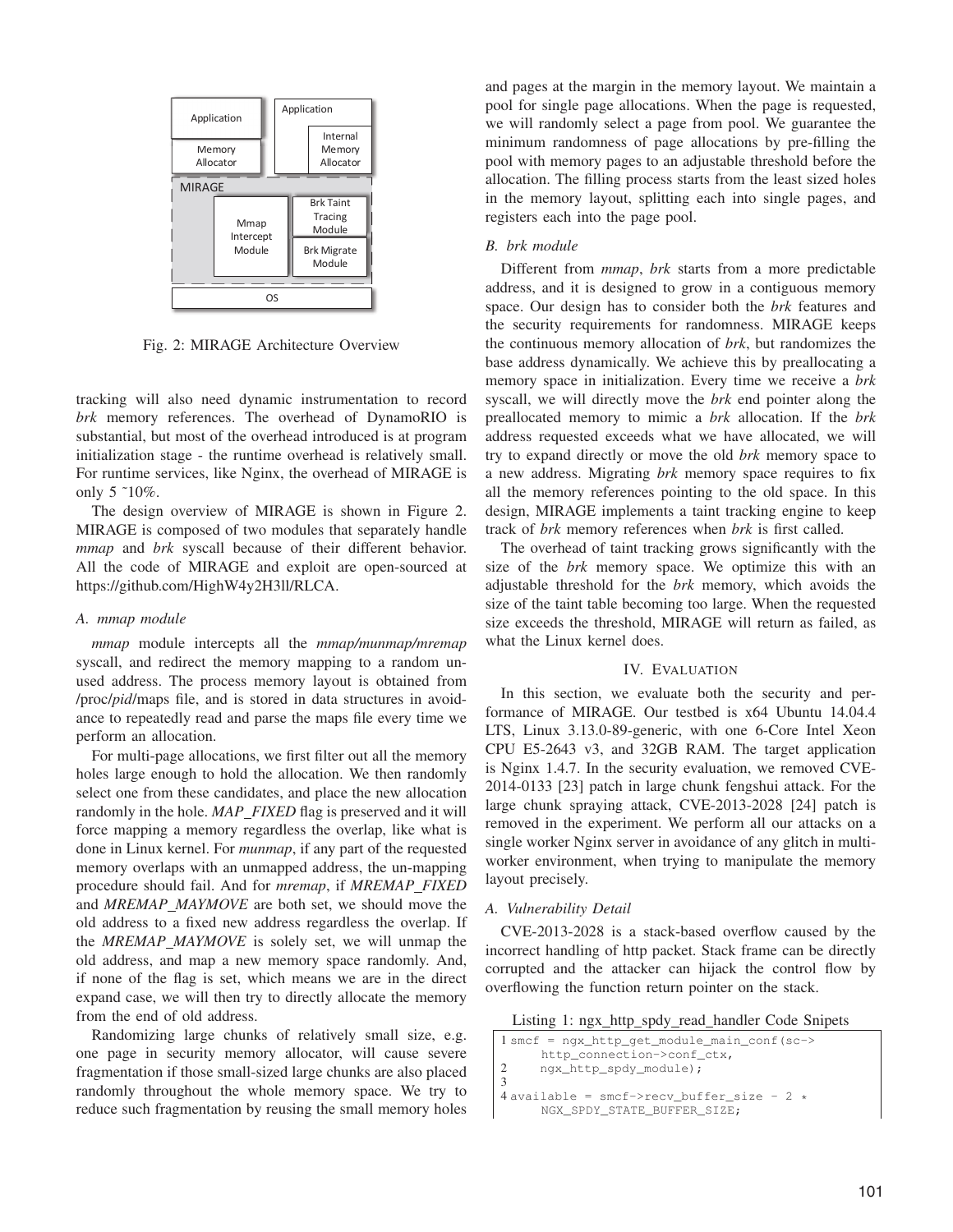|                      | with MIRAGE | without MIRAGE |
|----------------------|-------------|----------------|
| Overflow PHK         | Failed      | Stable         |
| Overflow ptmalloc    | Failed      | Stable         |
| Spray mmap (PHK)     | Failed      | 1/2048         |
| Spray brk (ptmalloc) | Partial     | Stable         |

TABLE I: Security Evaluation of MIRAGE

```
5
6 do {
       p =smcf->recv_buffer;
\begin{array}{c} 8 \\ 9 \end{array}ngx_memcpy(p, sc->buffer,
            NGX_SPDY_STATE_BUFFER_SIZE);
10 end = p + sc->buffer_used;
11
12 n = c->recv(c, end, available);
```
CVE-2014-0133 is a heap-based overflow in the Nginx SPDY protocol. As shown in Listing 1, before the calling the recv at line 12, a size will be added (line 10). However, buffer used can be set to a large number with a properly crafted SPDY packet, which will eventually cause the overflow in *recv* buffer.

#### *B. Security Evaluation*

We have designed three types of attacks to leverage the memory allocators: large-chunk-based heap fengshui attack, large-chunk-based heap spraying attack, and brute force enumeration attack. Heap fengshui attack is performed under both PHK malloc and ptmalloc to evaluate the effectiveness of MIRAGE in protecting security memory allocator and insecure memory allocators. Heap spraying attack and brute force enumeration attack are evaluated together, under PHK malloc and ptmalloc as well, to evaluate the effectiveness of MIRAGE in mitigating entropy reduction attacks under both *mmap* and *brk* memory space. The result is shown in Table I.

We do not include DieHarder in our experiment because: (1) The heap metadata of DieHarder is statically placed in the data segment, and it cannot be manipulated through heap fengshui attack; (2) DieHarder presents identical feature as OpenBSD PHK malloc in heap spraying attack.

*1) Heap Fengshui Attack:* In this attack, our aim is to manipulate the memory layout through heap fengshui and overflow the heap metadata by CVE-2014-0133. The overflowed buffer, *recv buffer*, is directly *mmap*ed in both of the memory allocators. Attacking ptmalloc chunk metadata is trivial. Since the metadata places along with the chunk data as a header, any overflow can somehow corrupt the heap metadata. Only a little manipulation is required to make the overflow corrupt a chunk we can control. To exploit this, we start another thread requesting through the http fastcgi routine before we trigger the vulnerability. This will pad a chunk before the overflowed one. After the overflow, we can free this chunk by closing the http connection.

For OpenBSD PHK malloc, additional chunk paddings are required to force the heap metadata to reallocate. Theoretically, we need to allocate 512 \* 3/4 large chunks before the reallocation of heap metadata, but there are adjustments have to be made because of the previous large chunks allocated in Nginx.

We place the vulnerable buffer right after the reallocation of heap metadata, and trigger the overflow to take control of the metadata.

In the experiments, we get reliable overflows on both glibc ptmalloc and OpenBSD PHK malloc with MIRAGE protection off. Both of the heap metadata are corrupted. For glibc ptmalloc, the size field of the next chunk is corrupted, so the attacker can maliciously unmap a memory region of any size when freeing this chunk. For OpenBSD PHK malloc, the *region info* structs are overwritten by attacker controlled data, so the attacker can maliciously free any chunk or clear the *region info* of certain chunk. Thus, the attacker can either unmap a memory region, or transform the overflow into an UAF attack, leading to potential code execution or information leak.

When MIRAGE is turned on, both of the attacks fail to overflow the heap metadata because of the *mmap* randomization. In most cases, SEGV fault is generated because the overflow writes to an unmapped address.

*2) Heap Spraying Attack:* In this attack, we focus on heap spraying to reduce ASLR entropy. The entropy we can successfully reduce depends on the size of the chunk we can spray and the number of chunks we are allowed to allocate. In Nginx, luckily, both can be controlled through the config file. Chunk size we spray depends on *client body buffer size*, and number to allocate are limited by *worker connections*. We utilize the CVE-2013-2028 Stack Overflow vulnerability to hijack the control flow with a stack pivoting gadget. We spray our payload with large chunks, and put our crafted stack into the memory. For every 1024 bytes we sprayed, we pad a long chain of *ret* gadget in the front, and append the ROP [25] chain at the end. This will greatly improve the success ratio of the attack when we overflow and pivot the stack into our spraying data. We adopt the technique introduced by blind-ROP [26] to acquire the image base address - enumerating the return address byte by byte when the worker thread stops crashing, so that we are able to build the gadgets with hardcoded addresses even when PIE/PIC is enabled.

OpenBSD PHK malloc is tested in the *mmap* heap spraying attack. We spray the heap directly by allocating large chunks, which is performed by controlling the *client body buffer size* to be a size large enough, and the payload will be mapped in a continuous memory space by *mmap*.

Triggering *brk* syscall for large chunk allocation in glibc ptmalloc is a lot trickier in that 65536 large chunks should be allocated first before the *brk* enters. To overcome this, we can manually set the *n\_mmaps\_max* by intentionally invoking a *mallopt* routine, which is used to tune the ptmalloc parameters to set the value to a smaller one, or just simply mimic a large chunk allocation by allocating a chunk slightly smaller than the threshold, which will thus be placed by the *brk* syscall. *brk* behavior also varies depending on whether PIE/PIC is enabled or not. When PIE/PIC is enabled, *brk* base address randomization is similar to *mmap*, which has 28 bits entropy. If not enabled, *brk* base address will start from a lower address which is more predictable and can be easily exhausted by heap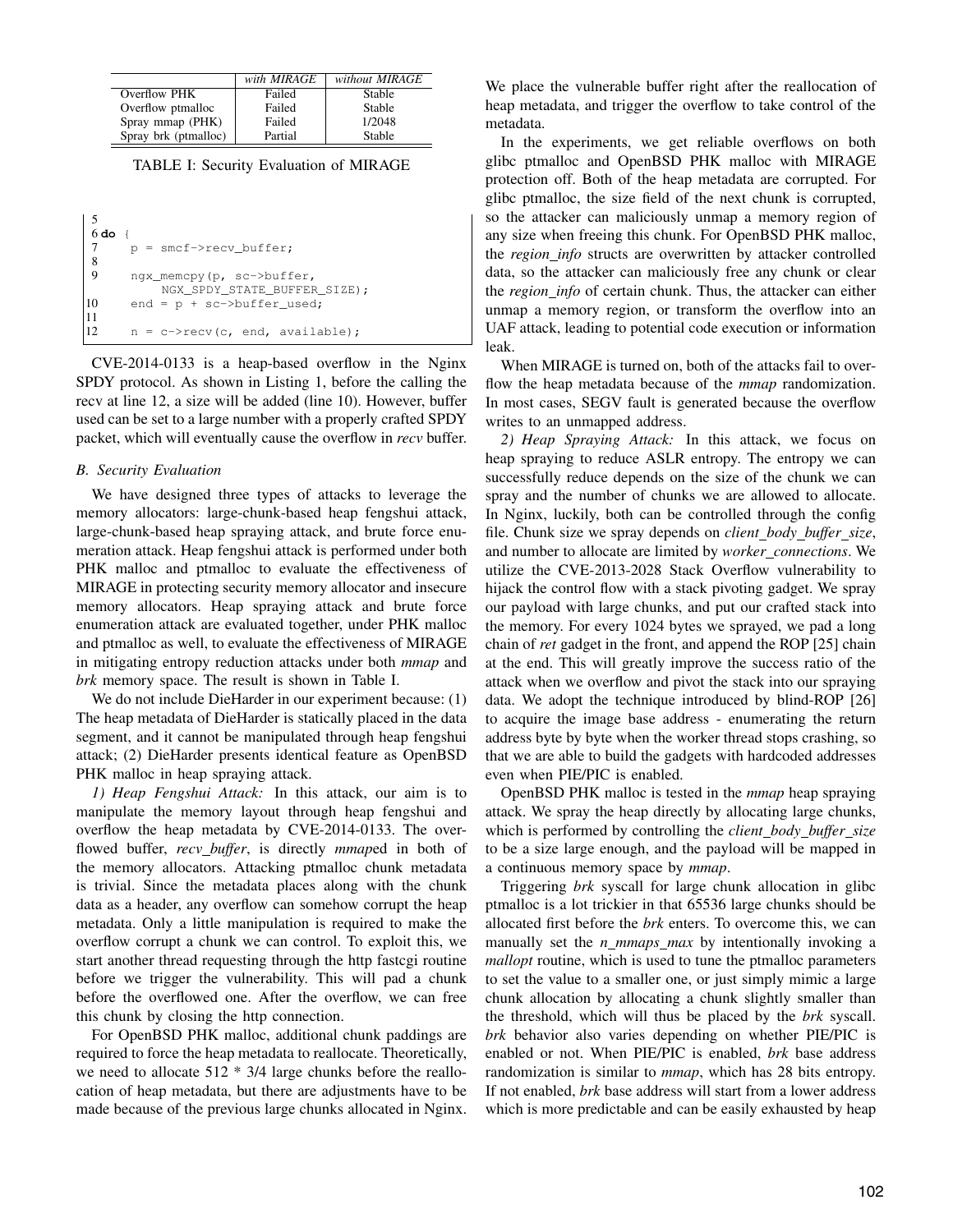spraying.

In the experiment, we find that extra objects will be allocated along with the large chunks we sprayed. However, this affects little to the effectiveness of heap spraying attack even though unexpected data is mixed with our attacking payload. We can set the spraying chunk size as large as possible, so that the effects of these extra allocated pages can be negligible. In our experiment, the size is set to 128KB, while on average, we have found that two extra pages will be mapped along with every chunk we sprayed. So, we will have a probability of only 1/16 that we will jump to an unexpected place. This is also the case for guard pages. As long as the size of the spraying chunk is large enough, we can control the probability drop at a tolerable level.

The result shows that heap spraying in native execution is quite reliable. We perform heap spraying attack with 4096 connections and 128KB client body buffer size, resulting in a total memory allocation of 512MB. This can exhaust 17 bits entropy in *mmap* or *brk* attack. Since Linux ASLR applies 28 bits entropy on x64 machine, we will have to guess the rest 11 bits with a probability of 1/2048. For *mmap* attack under x64 machine, this entropy reduction may still not be able to get a reliable padding. *brk* (without PIE/PIC), however, locates in a 32 bit address space that is more predictable than *mmap*. We are able to exhaust all the possibilities of the *brk* region with 512MB heap spraying. It is, thus, can be reliably exploited.

On the other hand, MIRAGE mitigates the entropy reduction to some degree. The *mmap* location is randomly distributed among all the unmapped addresses and is not placed continuously. The entropy reduced is limited, and it's impossible to guess a suitable address to land. Though, MIRAGE provides a more randomized *brk* memory region than the native one, the entropy reduction is still unavoidable. One solution is to set a smaller upper bound to the *brk* region size, and return failed if the requested size is larger than the threshold. The glibc ptmalloc will fall to using *mmap* when *brk* fails. We can thus mitigate the entropy reduction by tuning the threshold to *brk* region size.

*3) Brute Force Enumeration Attack:* Since Nginx forks out worker process to handle the incoming requests, every worker process share the same memory space as the parent process. After every crash of the worker process, it will re-spawn with the same memory layout as the initial state of the origin worker process. They have the same *brk* base address, the same *mmap* starting address, and the same subsequent *mmap*ped memory layout if given the same input. We can thus perform a brute force enumeration attack to search the memory exhaustively until we find the right place. This kind of attack can be used as a complement to heap spraying attacks. Entropy is no longer a critical consideration. We can send less data in spraying the payload, but, we will have to perform more tries to find our payload.

In the heap spraying attack, brute force enumeration may be needed to improve the reliability. Since spraying with *mmap* still leaves 11 bits entropy, at most 2048 tries (1024 on average) should be made to perform a successful attack. For *brk* spraying attack, we can also brute force guessing the address of *brk* region so that we could spray less payload into the memory.

MIRAGE mitigates this attack as well. MIRAGE randomizes *mmap* placement every time it is invoked. *mmap* will return different address in every run, so the memory layout will be unpredictable. In *brk* heap spraying attack, the attacker is still able to allocate a large continuous memory region with attacker controlled data. However, since there is a possibility that *brk* region can move when the preallocated size is not enough, we can mitigate the brute force enumeration attack with randomly moved *brk* region.

# *C. Performance Evaluation*

To evaluate the runtime performance of MIRAGE in real life. We run the test against Nginx 1.4.7 under OpenBSD PHK malloc with ABC benchmark [27] and evaluate the performance of MIRAGE under single worker, 4 workers and 6 workers. We run the tests from 1 to 1000 concurrent clients requesting web pages from our Nginx server. Each sending 100000 requests, and evaluate the requests processed per second. The average performance overhead is 7.12% for single worker, 5.93% for 4 workers, 8.89% for 6 workers. The performance is more volatile for multi-worker situations because of the process scheduling.

## V. DISCUSSION

We implement MIRAGE with the same *mmap/munmap/mremap* behavior as the underlying Linux kernel. If the memory requested by *mmap* with MAP FIXED flag overlaps an already mapped memory, the memory region will be overwritten with the new memory. This may cause some crashes when it overlaps certain randomized data. It is possible that we can flag an exception in such condition, but we keep it as a Linux feature to make MIRAGE completely transparent to both application and kernel. We put our trust in the application developers that they know exactly what they are doing to map at a fixed address. One example is the loading of dynamic libraries in glibc. Glibc loader (ld.so) will *mmap* a large space at the first place, and then maps the data segment from the image file part by part with MAP FIXED to override the previously mapped address.

Stack grows automatically when stack usage exceeds the allocated region. This may collide with the memory space allocated randomly by MIRAGE in some occasions. It would not be a problem in most cases if application developers are careful enough in stack usage management, because randomly placed memory would leave enough room for stack growth in most cases. However, to handle this issue, one possible approach is to keep track of all the stack allocations, and leave enough room above the stack to be un-mappable. Randomized allocations will not be placed too close above the stack, so the collision of stack growth can be mitigated. To identify the stack memory region, 2 situations should be considered separately: main process stack, which is allocated by execve() syscall, and thread stack, which is allocated with *mmap*()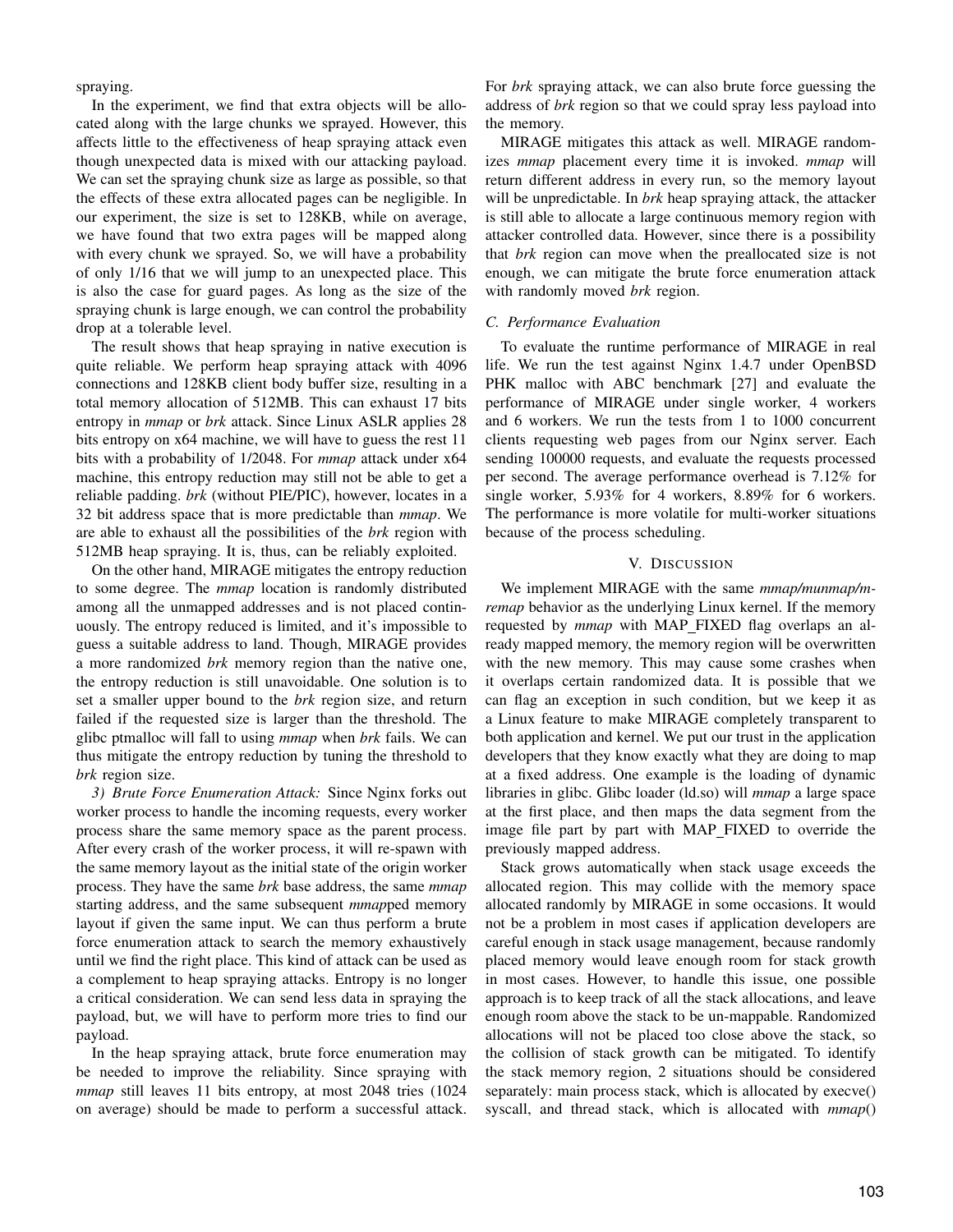

Fig. 3: Comparison of Performance for Nginx

syscall. In the first scenario, the initial stack range can be determined by the RSP value. For the latter case, thread stack can be determined by identifying MAP STACK flag in *mmap* syscall. In the experiment we tested, x64 memory space is large enough to tolerate the collisions we mentioned above, as well as a special thanks to the developers that write the excellent code.

Since MIRAGE provides a randomized *brk* solution, we can also protect small chunk in the *brk* memory space from heap spraying attack. We can set a threshold to force *brk* region to move periodically if the cumulative size requested through *brk* reaches this threshold, so that we can ensure that the address of *brk* memory space will be renewed from time to time. The attacker can never guess the address of the payload she sprayed with small chunks in the *brk* memory space.

#### VI. RELATED WORK

PartitionAlloc [28] is a memory allocator designed and implemented in the chrome project. It allocates large chunk over about 1MB through *mmap*, but in each with a random address by utilizing the hint feature of *mmap* syscall. However, it is an application-specific memory allocator that only applies to the chrome browser, and still it cannot mitigate the existing problems in the implementation of other memory allocators.

TRR [18] provides a custom program loader as a user-land ASLR solution. Heap base is relocated randomly by growing the heap base with a random amount of space using the *brk*() system call. TRR only randomizes the memory layout at program load time. Runtime *mmap* randomization is not supported.

Other works can be categorized as follows:

*1) DBI Assisted:* DrMemory [29], Memcheck [30] are built based on DBI (Dynamic Binary Instrumentation) tools in purpose of memory error detection. They instrument and intercept the malloc/free calls, and trace the allocation and deallocation of every chunk. Both are designed to be able to detect various memory errors, including heap overflow, malicious heap free, UAF, etc. However, they are too comprehensive, and too slow to be implemented in real-time services. The average performance overhead is 15 ˜30 times.

Iyer *et al.* [31] proposed a solution using Detour to dynamically hook malloc/free functions and place random paddings around the allocated chunk. However, it still fails to provide a throughout protection against large-chunk-based attacks. For either large chunk fengshui or spraying attack, the random padding is too small in size and is negligible comparing to the large chunk. It also fails to protect x64 system, because Detour only supports x86 binaries.

RUNTIMEASLR [32] presents a re-randomization strategy to mitigate clone-probing attacks. The rationale behind it is to re-randomize the process address space at every fork(), so the attacker cannot figure out the memory layout by endless probing. RUNTIMEASLR only re-randomizes the memory layout on fork(), and tracks *mmap* only for code pointer fixing.

*2) Compiler/Kernel/Hardware Assisted:* Graffiti [13] relies on EPT page-table, which is a virtualization feature of some Intel processors, to detect heap spraying attack. HeapSentry [33] requires to insert a kernel module to facilitate heap overflow protection. CRED [34], AddressSanitizer [35], HeapTherapy [36] require source code to perform compiletime instrumentation. Those approaches can provide a very low performance overhead with a relatively comprehensive mitigation. However, those approaches are not portable, because they either require source code or specific hardware features or kernel support to fully mitigate heap based attacks.

PaX RANDMMAP [14] provides a Linux kernel patch to randomize the *mmap* and *brk* address. Bits from 12th to 27th are randomized on every *mmap* and the base address of *brk*. There is, however, research [37] shows that it is still buggy in some cases. On the Family 15h of AMD Bulldozer processors the randomization entropy can be reduced by three for instance.

ASLP [15] provides a comprehensive system for address space randomization on x86 machine through the whole life-cycle of a program, including an ELF rewriting tool to randomize ELF segments and functions, and a custom kernel to randomize user stack, *brk* and *mmap* addresses. ASLP randomizes the start address of *brk* and add a random offset between 0 - 4KB to provide sub-page randomization. *mmap* address is randomly selected from the 3GB x86 user space memory. An exception is generated when requesting MAP FIXED address overlaps a mapped address.

Address Obfuscation [16] is a x86 solution based on binary rewriting. Native codes are inserted directly into the binary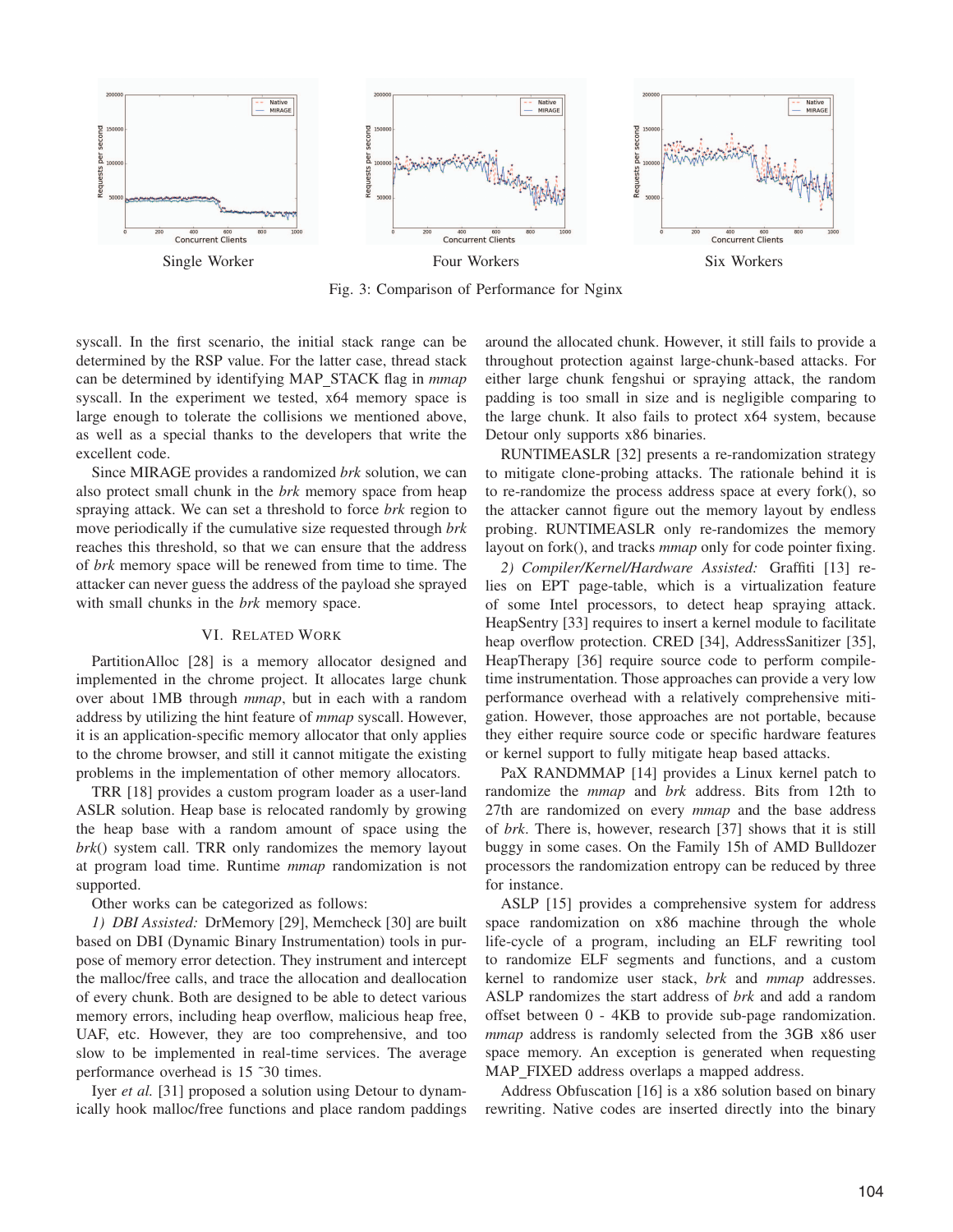image providing randomizations both in program load time and at runtime. *mmap* syscall is instrumented only in dynamic linker to provide randomization to dynamic load library image base address. Heap base address is padded with a random size on initial, making the base address of heap unpredictable. Malloc is intercepted with a wrapper function to provide a random padding of 0 - 25% of size requested.

Bhatkar *et al.* presents another load time ASR solution [17] by designing a C compiler to add custom randomization code before the program started. However, *brk* base address randomization and chunk allocation randomization are still implemented based on random padding.

*3) Native Hook:* Runtime hooking can protect the heap by fortifying the malloc/free functions with LD PRELOAD or glibc ptmalloc native hooks. The former one hooks by hijacking the symbol resolution in the glibc loader(ld.so), while the latter one requires a native implementation with source code. For most of the work, LD PRELOAD is preferred because of its portability. It will work as long as suitable dynamic library is provided. Heap protection of this kind either provides a wrapper for the malloc/free functions [38], or re-implements a much safer memory allocator [5] [6] [39] [40].

Wrapper approach is restricted to tracing and appending heap red-zones. The memory allocation still reuses the system memory allocator. Re-implementation approach is not sound either. Since LD PRELOAD only hijacks the symbol resolution of library function calls, invoking syscalls directly in the application will escape the protection.

#### VII. CONCLUSION

In this paper, we revisit the heap security and assess the effectiveness of security memory allocators in large chunk protection. We find that nearly all the memory allocators fail to properly randomize the large chunk. Memory allocators put too much trust in the underlying system to provide a properly randomized large chunk placement through *mmap* syscall. In the common Linux distributions, the *mmap* syscall is only randomized in base address, rather than the relative offset. We show that it is possible to attack memory allocator by large chunk fengshui and heap spraying. To mitigate this problem, we present MIRAGE as a complement to security memory allocators to provide a runtime randomization for large chunk allocations. MIRAGE forces randomization in *mmap* and *brk* syscall by an efficient binary instrumentation. We show that for applications with MIRAGE, large chunk fengshui and spraying attacks are successfully mitigated. And, the runtime overhead is less than 10%.

#### REFERENCES

- [1] "Advanced heap spraying techniques," https://www.owasp.org/ images/0/01/OWASL\_IL\_2010\_Jan\_-\_Moshe\_Ben\_Abu\_-\_Advanced\_ Heapspray.pdf.
- [2] A. Sotirov, "Heap feng shui in javascript," *Black Hat Europe*, 2007.
- [3] B. Schwarz, S. Debray, and G. Andrews, "Disassembly of executable code revisited," in *Reverse engineering, 2002. Proceedings. Ninth working conference on*. IEEE, 2002, pp. 45–54.
- [4] P. Team, "Pax address space layout randomization (aslr)," 2003.
- [5] O. Moerbeek, "A new malloc (3) for openbsd," in *Proceedings of the 2009 European BSD Conference, EuroBSDCon*, vol. 9, 2009.
- [6] G. Novark and E. D. Berger, "Dieharder: securing the heap," in *Proceedings of the 17th ACM conference on Computer and communications security*. ACM, 2010, pp. 573–584.
- [7] D. R. Hanson, "A portable storage management system for the icon programming language," *Softw., Pract. Exper.*, vol. 10, no. 6, pp. 489– 500, 1980.
- [8] W. Gloger, "Ptmalloc," *Consulté sur http://www. malloc. de/en*, 2006.
- [9] D. Lea, "Dlmalloc," 2010.
- [10] W. Reese, "Nginx: the high-performance web server and reverse proxy," *Linux Journal*, vol. 2008, no. 173, p. 2, 2008.
- [11] "Php zend allocator," https://github.com/php/php-src/blob/master/Zend/ zendalloc.c.
- [12] "Guard pages," https://www.us-cert.gov/bsi/articles/knowledge/ coding-practices/guard-pages.
- [13] S. Cristalli, M. Pagnozzi, M. Graziano, A. Lanzi, and D. Balzarotti, "Micro-virtualization memory tracing to detect and prevent spraying attacks," in *25th USENIX Security Symposium (USENIX Security 16)*. USENIX Association, pp. 431–446.
- [14] "Pax randmmap," https://pax.grsecurity.net/docs/randmmap.txt.
- [15] C. Kil, J. Jun, C. Bookholt, and J. Xu, "Address space layout permutation," *DSN 2006*, p. 194.
- [16] S. Bhatkar, D. C. DuVarney, and R. Sekar, "Address obfuscation: An efficient approach to combat a broad range of memory error exploits." in *Usenix Security*, vol. 3, 2003, pp. 105–120.
- [17] ——, "Efficient techniques for comprehensive protection from memory error exploits." in *Usenix Security*, 2005.
- [18] J. Xu, Z. Kalbarczyk, and R. K. Iyer, "Transparent runtime randomization for security," in *Reliable Distributed Systems, 2003. Proceedings. 22nd International Symposium on*. IEEE, 2003, pp. 260–269. [19] "Malloc des-male
- carum," http://phrack.org/issues/66/10.html.
- [20] "Understanding glibc malloc," https://sploitfun.wordpress.com/2015/02/ 10/understanding-glibc-malloc/.
- [21] J. N. Ferguson, "Understanding the heap by breaking it," *black Hat USA*, pp. 1–39, 2007.
- [22] D. Bruening, Q. Zhao, and S. Amarasinghe, "Transparent dynamic instrumentation," *ACM SIGPLAN Notices*, vol. 47, no. 7, pp. 133–144, 2012.<br>[23] "Cve-2014-0133,"
- https://cve.mitre.org/cgi-bin/cvename.cgi?name= CVE-2014-0133.
- [24] A. Bittau, A. Belay, A. Mashtizadeh, D. Mazières, and D. Boneh, "Hacking blind," in *Security and Privacy (SP), 2014 IEEE Symposium on*. IEEE, 2014, pp. 227–242.
- [25] R. Wojtczuk, "The advanced return-into-lib (c) exploits: Pax case study," *Phrack Magazine, Volume 0x0b, Issue 0x3a, Phile# 0x04 of 0x0e*, 2001.
- [26] "Blind return oriented programming (brop)," http://www.scs.stanford. edu/brop/.
- [27] "G-wan apachebench / weighttp / httperf wrapper," http://gwan.com/ source/ab.c.
- [28] "Partitionalloc," https://chromium.googlesource.com/chromium/blink/+/ master/Source/wtf/PartitionAlloc.h.
- [29] D. Bruening and Q. Zhao, "Practical memory checking with dr. memory," in *Proceedings of the 9th Annual IEEE/ACM International Symposium on Code Generation and Optimization*. IEEE Computer Society, 2011, pp. 213–223.
- [30] J. Seward and N. Nethercote, "Using valgrind to detect undefined value errors with bit-precision." in *USENIX Annual Technical Conference, General Track*, 2005, pp. 17–30.
- [31] V. Iyer, A. Kanitkar, P. Dasgupta, and R. Srinivasan, "Preventing overflow attacks by memory randomization," in *Software Reliability Engineering (ISSRE), 2010 IEEE 21st International Symposium on*. IEEE, 2010, pp. 339–347.
- [32] K. Lu, S. Nürnberger, M. Backes, and W. Lee, "How to make aslr win the clone wars: Runtime re-randomization," in *Proceedings of the 2016 Annual Network and Distributed System Security Symposium (NDSS), San Diego, CA*, 2016.
- [33] N. Nikiforakis, F. Piessens, and W. Joosen, "Heapsentry: kernel-assisted protection against heap overflows," in *International Conference on Detection of Intrusions and Malware, and Vulnerability Assessment*. Springer, 2013, pp. 177–196.
- [34] O. Ruwase and M. S. Lam, "A practical dynamic buffer overflow detector." in *NDSS*, vol. 2004, 2004, pp. 159–169.